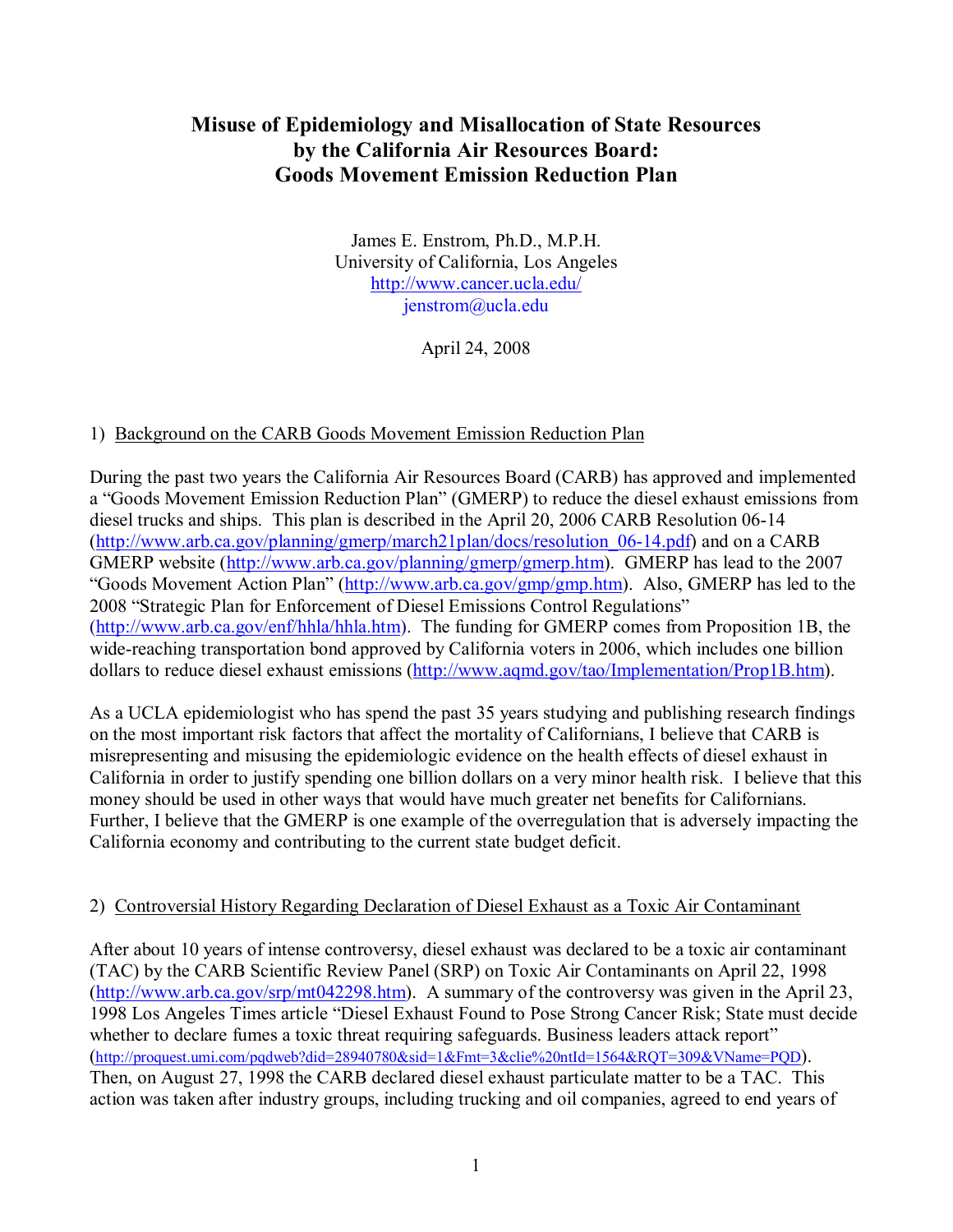intense opposition to CARB action on diesel as long as only diesel exhaust particulate matter, not diesel exhaust as a whole, was identified as a TAC. This action was described in an August 28, 1998 Los Angeles Times article "Board Declares Diesel Soot a Cancer-Causing Pollutant" (http://proquest.umi.com/pqdweb?did=33480494&sid=1&Fmt=3&clie%20ntId=1564&RQT=309&VName=PQD).

Since 1998, diesel exhaust and diesel exhaust particulate matter levels in California and the US have declined substantially. These improved air quality trends are documented in the January 2008 book "Air Quality in America" by Joel M. Schwartz and Steven F. Hayward (http://www.aei.org/books/bookID.918/book\_detail.asp). Indeed, tremendous progress has been made in improving overall air quality during the past 50 years and that this progress must be acknowledged in current assessments by CARB. In addition, there is substantial new epidemiologic evidence relevant to the health effects of diesel exhaust that was not considered when the 1998 TAC declaration was made. For instance, the 2007 paper on mortality in the unionized U.S. trucking industry by Francine Laden et al. (*Environ Health Perspect* 2007;115:1192-1196), found that 36,000 diesel truck drivers had death rates from all causes and all cancer that were substantially below the rates among US males, as might be expected in a working population, likely due to the "healthy worker effect." Furthermore, unlike some earlier evidence, the lung cancer death rate was not elevated among these truckers (http://www.pubmedcentral.nih.gov/picrender.fcgi?artid=1940099&blobtype=pdf). This new evidence must be fully evaluated and included in the assessment of the current health effects of diesel exhaust.

3) Exaggerated "Premature Mortality" Calculation in March 21, 2006 GMERP Appendix A "Quantification of the Health Impacts and Economic Valuation of Air Pollution from Ports and Goods Movement in California*"* (http://www.arb.ca.gov/planning/gmerp/march21plan/appendix\_a.pdf)

My December 15, 2005 paper, "Fine particulate air pollution and total mortality among elderly Californians, 1973-2002" (*Inhalation Toxicology* 2005;17:803-816), along with a cover letter, was submitted to CARB on January 9, 2006 for consideration regarding the GMERP (http://www.arb.ca.gov/planning/gmerp/dec1plan/gmerp\_comments/enstrom.pdf). My paper, which found no relationship between fine particulate matter (PM2.5) and mortality in elderly Californians after 1982, is directly relevant to the "PM-related Mortality" calculation described on pages A-29 and A-30 of Appendix A. Although it represents the most detailed and comprehensive analysis of PM2.5 and mortality ever published on a California cohort, my paper (Enstrom, 2005) was not included in the calculation of premature deaths, largely because of the claim that "this study has generated a great deal of controversy . . . ." However, the nature of the controversy was not specified and no specific justification for exclusion was given. Instead, primary emphasis was given to the November 1, 2005 paper "Spatial Analysis of Air Pollution and Mortality in Los Angeles" by Michael Jerrett et al. (*Epidemiology* 2005;16:727-736), which found an unusually large relationship between PM2.5 and mortality in the Los Angeles basin after 1982. This led to the Appendix A estimate that particulate matter is responsible for 2,400 premature deaths (page A-6), out of the total of about 230,000 California deaths per year. However, the Jerrett results are inconsistent with both my 2005 results and the 2000 US map of "fine particles and mortality risk" by Daniel Krewski et al. (http://pubs.healtheffects.org/view.php?id=6, Part II, page 197). The 2000 US map, which is shown at the end of this letter, indicates the fine particles are associated with only "medium mortality" risk in the Los Angeles basin, while the "high mortality" risk is concentrated in the Appalachian states around West Virginia. The inconsistencies between the results in my paper, the 2000 US map, and the Jerrett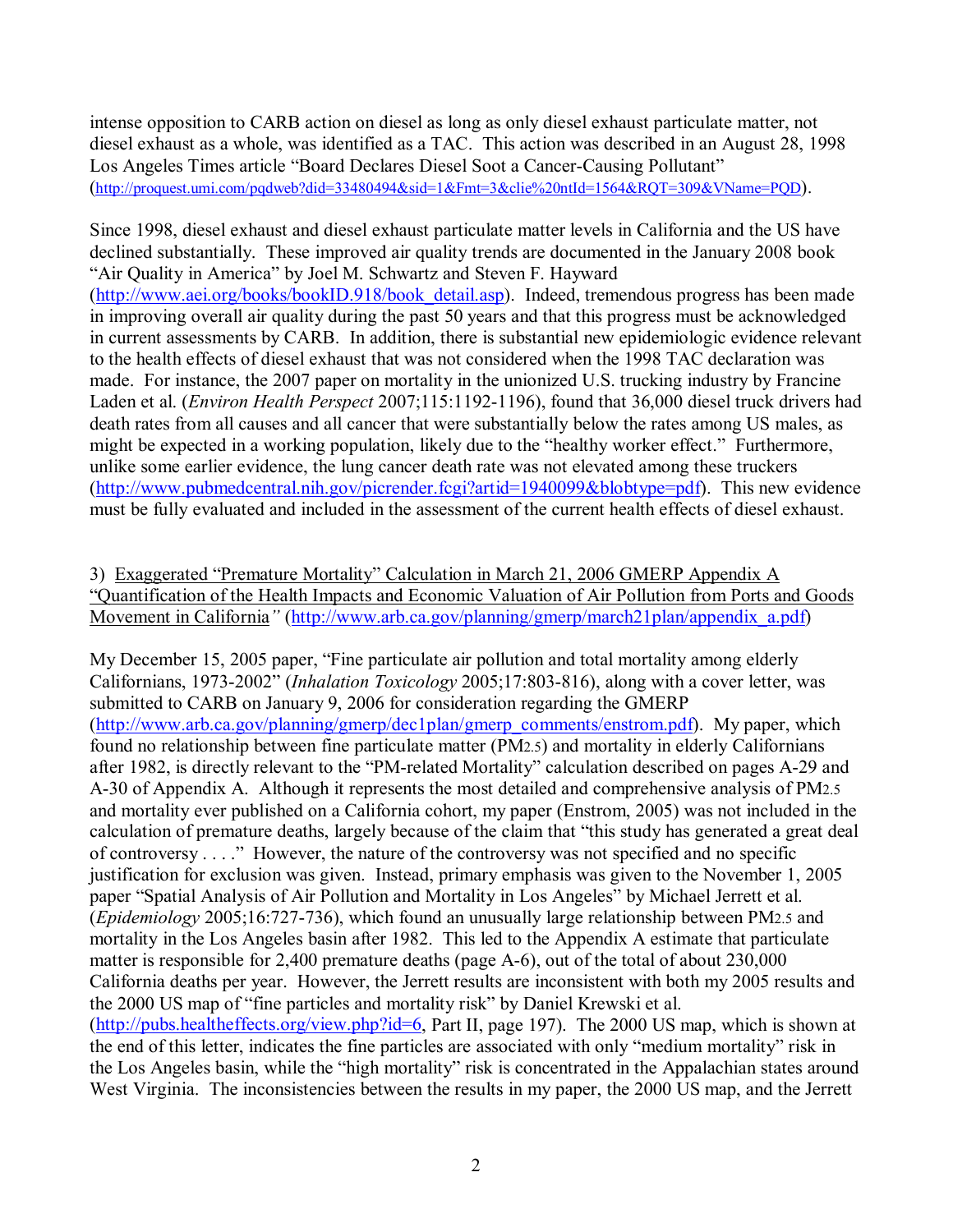paper must be resolved before definitive conclusions can be drawn about the number of premature deaths in California that might be due to particulate matter.

Furthermore, the March 23, 2006 Staff Presentation to CARB, "Stronger Relationship Between Particulate Matter (PM) and Premature Death," made absolutely no mention of my study (ftp://ftp.arb.ca.gov/carbis/board/books/2006/032306/06-3-1pres.pdf). For instance, slide 14 cites eight major studies, including the Jerrett study, but omitted my study entirely. Then slides 15-23 described only the Jerrett study, with no mention of any contrary evidence. Inclusion of all relevant evidence, particularly California-specific evidence, is critical because the estimation of premature deaths involves great uncertainty. For example, the November 2005 GMERP Appendix A did not rely on the Jerrett study and calculated that there were only 750 premature deaths per year (see pages A-5, A-40, and A-41). The November 2005 GMERP Appendix A is no longer posted, but can be found on my website (http://www.scientificintegrityinstitute.org/GMERPAppA120205.pdf). Furthermore, reservations must be exercised regarding all the Appendix A analyses, because they represent the assessment of the CARB staff and they have not been subjected to the same kind of independent critical evaluation that the peer reviewed Enstrom and Jerrett papers have received.

### 4) The California Health and Safety Code and Appointments to the Scientific Review Panel (http://caselaw.lp.findlaw.com/cacodes/hsc/39670-39671.html)

California Health and Safety Code (CHSC) Sections 39670-39671 define the CARB Scientific Review Panel on Toxic Air Contaminants and the specific way in which the nine members of the panel are to be appointed (http://caselaw.lp.findlaw.com/cacodes/hsc/39670-39671.html). In particular, each panel member is appointed "for a term of three years" and "the terms of three members expire each year." However, although I have been receiving CARB listserv messages continuously since 2005, I have never seen any announcement requesting nominations or applications for new panel members. Indeed, based on a comparison of the April 22, 1998 SRP transcript (http://www.arb.ca.gov/srp/mt042298.htm, page ii) with the 2008 CARB list of SRP members (http://www.arb.ca.gov/srp/public.htm), five SRP members have served for at least ten years. Other evidence indicates that at least two panel members have served for over twenty years. I believe that the clear intent of the CHSC is timely turnover on the SRP, not repeated reappointment of the same panel members. Lack of turnover, as specified in the CHSC, has denied many other qualified California scientists an opportunity to be on the SRP and to provide new perspective and expertise on the important issues related to TAC assessment.

# Conclusions and Requests to CARB

As a UCLA epidemiologist who has spend the past 35 years conducting research on important risk factors related to the health of Californians, I believe that the mortality effects of diesel exhaust on the general public have been exaggerated by the April 22, 1998 SRP decision and by the March 21, 2006 GMERP Appendix A. Consequently, I believe that the one billion dollars currently set aside to reduce diesel exhaust emissions should be used in other more productive ways to benefit Californians. Furthermore, I believe that the GMERP is having an adverse impact on the California economy, is driving essential business out of California, and is generating unwarranted lawsuits. To illustrate the adverse impacts of the GMERP, there have been recent efforts to establish a new port in Baja